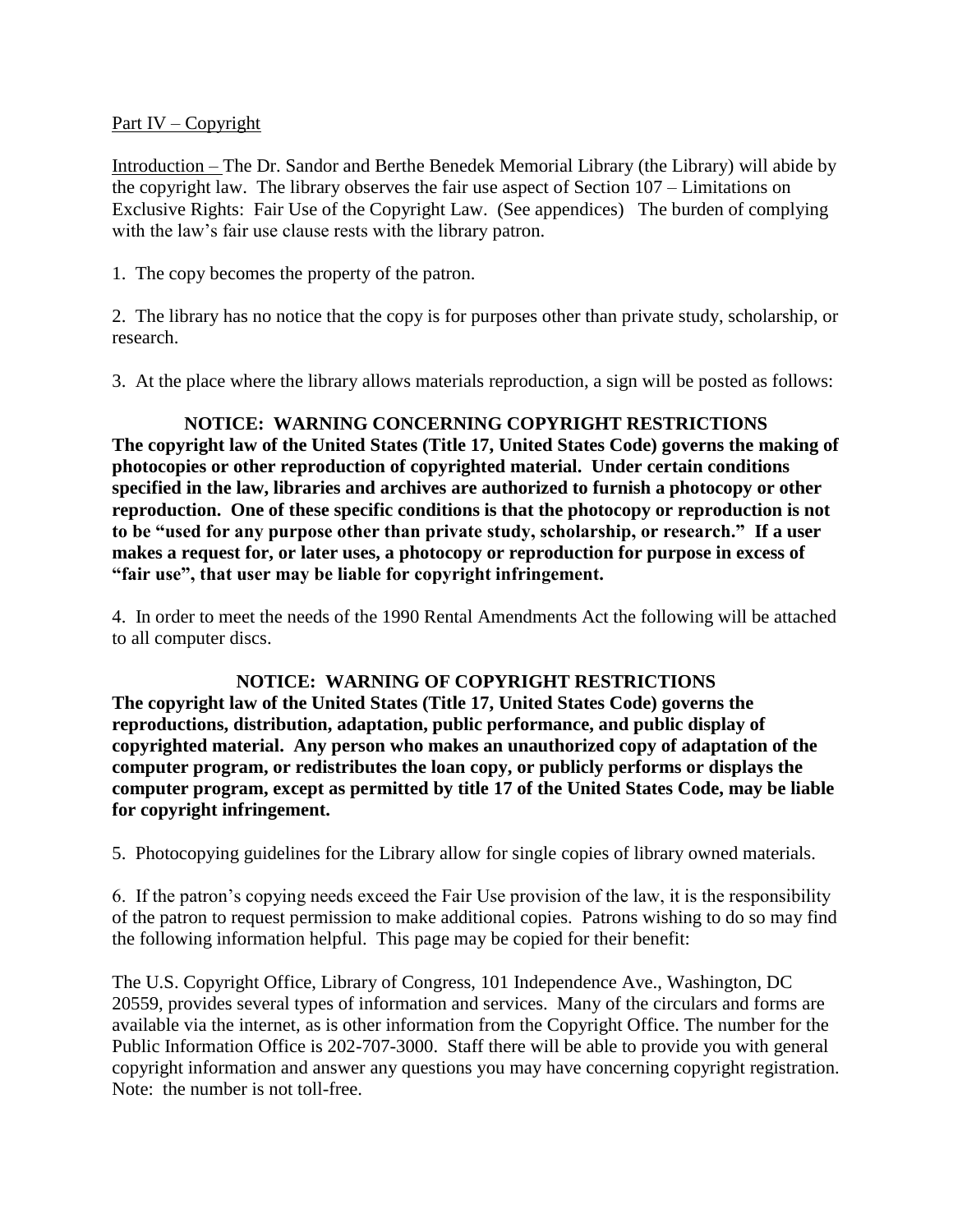It is recommended that when reproduction of copyrighted materials requires that the patron requests permission, s/he should communicate complete and accurate information to the copyright owner. The Association of American Publishers suggests that the following information (as it applies) be included in a permission request letter to the publisher (or other proprietor) in order to expedite the process:

- A. Author's, editor's, translator's full name(s);
- B. Title, edition, and volume number of book or journal;
- C. Copyright date;
- D. ISBN for books, ISSN for magazines and journals;
- E. Number of exact pages, figures, and illustrations;
- F. Exact chapter(s) and page numbers;
- G. Number of copies to be made;
- H. Whether material will be used alone or combined with other photocopied materials;
- I. Name of College or University (if applicable);
- J. Course name and number (if applicable);
- K. Semester and year in which material will be used (if applicable);
- L. Instructor's full name (if applicable).

All of this information should be sent with a self-addressed return envelope to the permissions department of the publisher.

The following book available through STLS is very helpful in copyright matters: The Copy Right Primer by Janis Bruwelheide